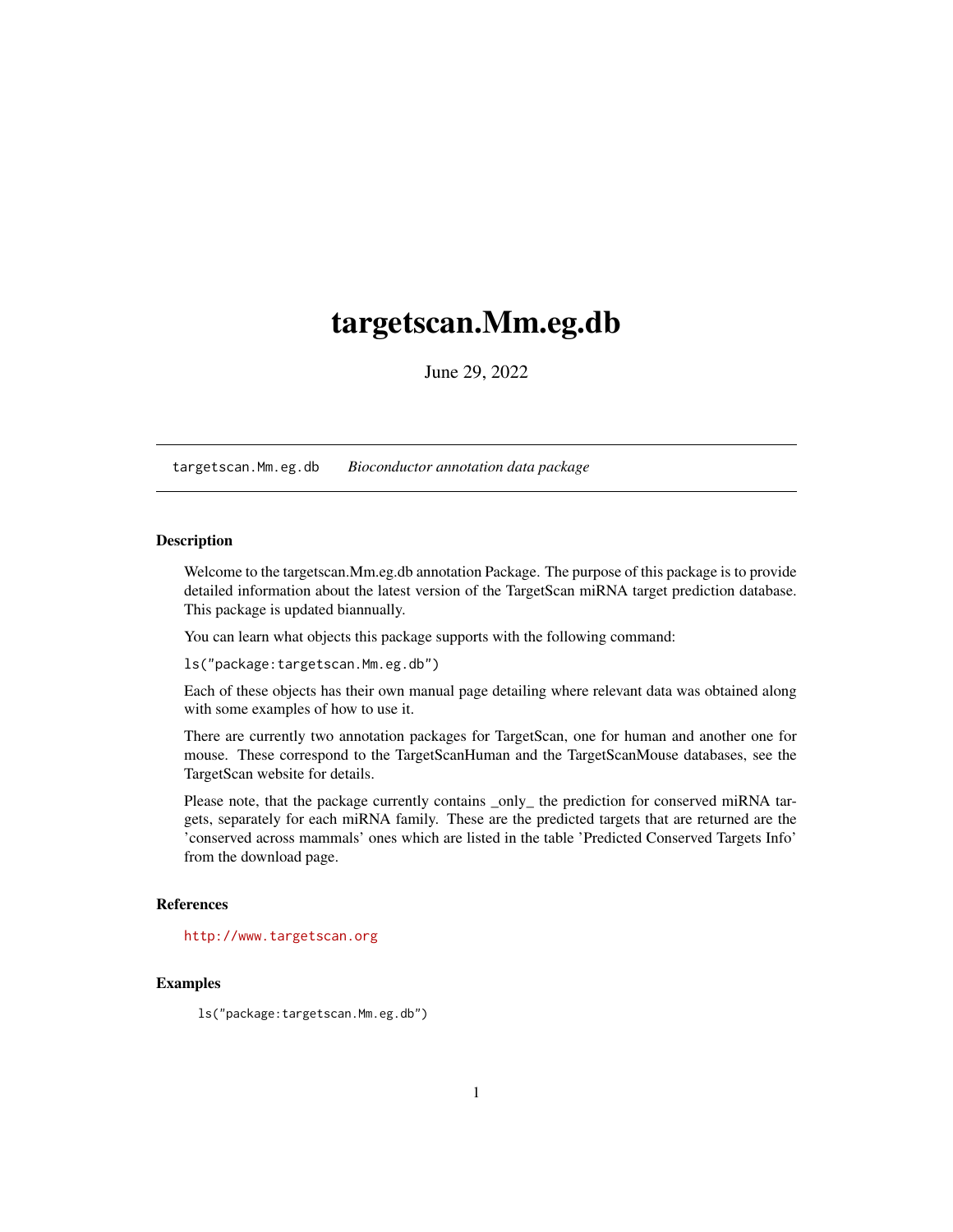<span id="page-1-0"></span>targetscan.Mm.egFAMILY2MIRBASE

*An annotation data object that maps miRNA families to miRBase identifiers*

#### **Description**

targetscan.Mm.egFAMILY2MIRBASE maps miRNA family names to miRBase identifiers. The mappings are taken from the TargetScan database.

#### Details

This is an R object containing key and value pairs. Keys are miRNA family names and values are miRBase identifiers. Values are vectors of various lengths, as a single miRNA family usually corresponds to many miRBase miRNAs.

## References

<http://www.targetscan.org> for TargetScan and <http://www.mirbase.org/> for miRBase.

# See Also

The miRBase database is also provided as a custom annotation package in Bioconductor: mirbase.db.

#### Examples

```
## Map some random miRNA families
fams <- sample(ls(targetscan.Mm.egFAMILY2MIRBASE), 3)
mget(fams, targetscan.Mm.egFAMILY2MIRBASE)
```
targetscan.Mm.egMAPCOUNTS

*Number of mapped keys for the maps in package targetscan.Mm.eg.db*

## **Description**

targetscan.Mm.egMAPCOUNTS provides the "map count" (i.e. the count of mapped keys) for each map in package targetscan.Mm.eg.db.

#### Details

This "map count" information is precalculated and stored in the package annotation DB. This allows some quality control and is used by the [checkMAPCOUNTS](#page-0-0) function defined in AnnotationDbi to compare and validate different methods (like count.mappedkeys(x) or sum(!is.na(as.list(x)))) for getting the "map count" of a given map.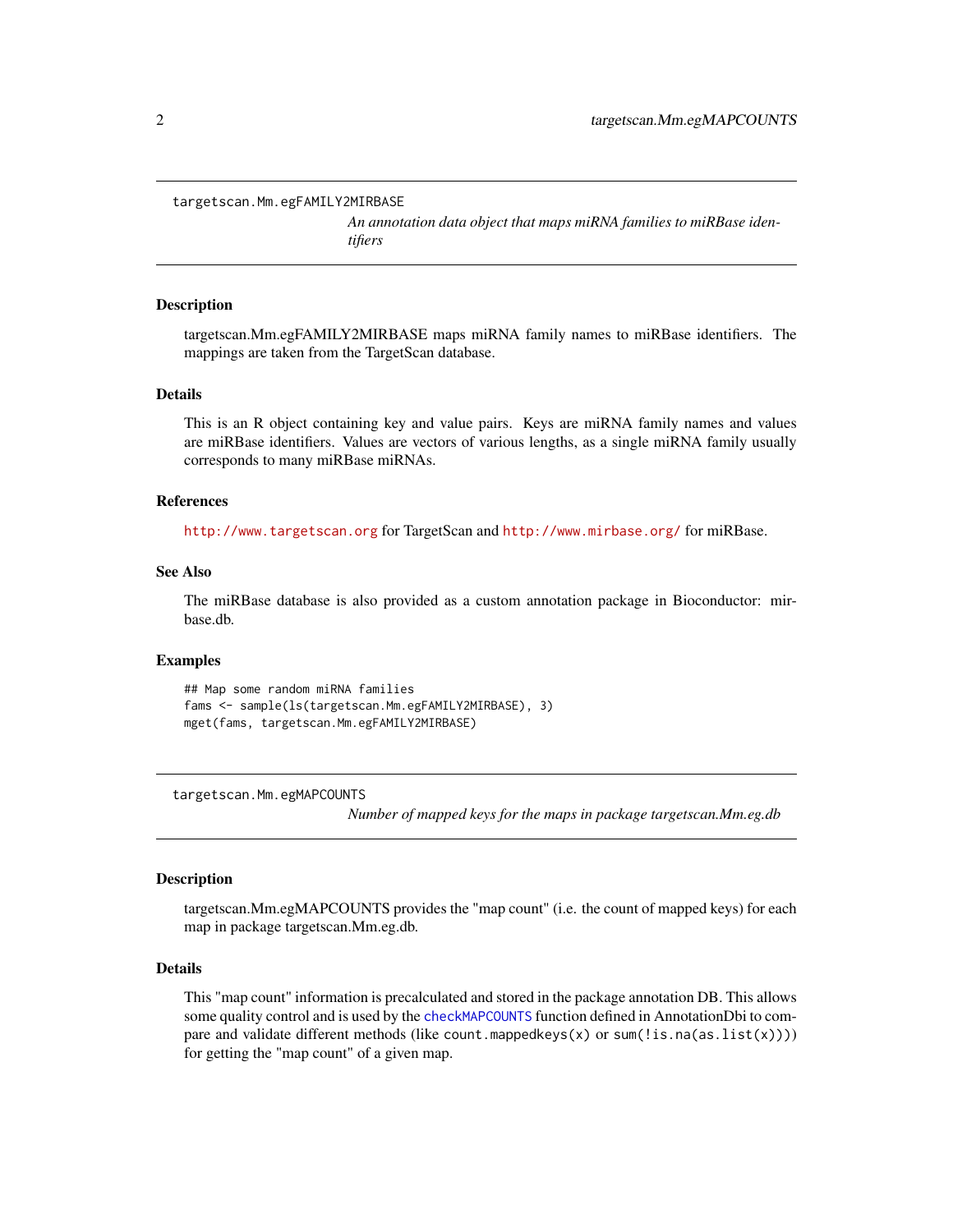#### <span id="page-2-0"></span>See Also

[mappedkeys](#page-0-0), [count.mappedkeys](#page-0-0), [checkMAPCOUNTS](#page-0-0)

# Examples

```
targetscan.Mm.egMAPCOUNTS
mapnames <- names(targetscan.Mm.egMAPCOUNTS)
targetscan.Mm.egMAPCOUNTS[mapnames[1]]
x <- get(mapnames[1])
sum(!is.na(as.list(x)))
count.mappedkeys(x) # much faster!
```
## Check the "map count" of all the maps in package targetscan. Mm.eg.db checkMAPCOUNTS("targetscan.Mm.eg.db")

targetscan.Mm.egMIRBASE2FAMILY

*An annotation data object that maps miRBase identifiers to miRNA family names*

#### Description

targetscan.Mm.egMIRBASE2FAMILY maps miRBase identifiers to miRNA family names. The mappings are taken from the TargetScan database.

#### Details

This is an R object containing key and value pairs. Keys are miRBase identifieers and values are miRNA family names. Values are vectors of length 1, as a miRBase miRNA belongs to a single miRNA family.

# References

<http://www.targetscan.org> for TargetScan and <http://www.mirbase.org> for miRBase.

# See Also

The miRBase database is also provided as a custom annotation package in Bioconductor: mirbase.db.

#### Examples

```
## Map some random miRBase miRNAs
fams <- sample(ls(targetscan.Mm.egMIRBASE2FAMILY), 3)
mget(fams, targetscan.Mm.egMIRBASE2FAMILY)
```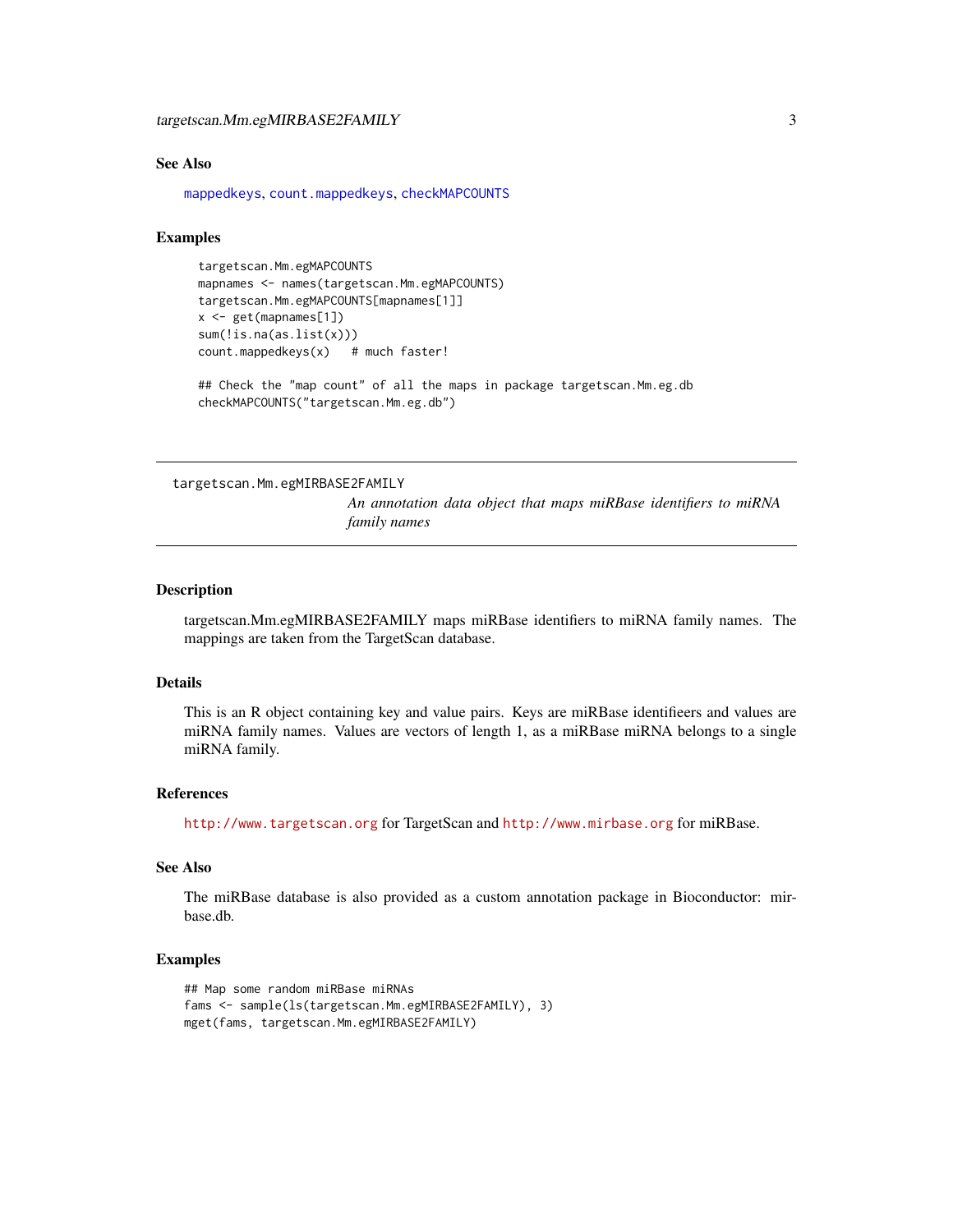<span id="page-3-0"></span>targetscan.Mm.egMIRNA *Annotation of miRBase identifiers to associated data*

#### Description

This data set gives mappings between miRBase identifiers and their respective associated data.

# Details

This is an R object containing key and value pairs. Keys are miRBase identifiers and values are their associated data. Values are simple named lists of the following members:

MiRBase.ID The miRBase identifier, it starts with a three letter species code.

MiRBase.Accession Accession number of the miRNA.

Seed.m8 miRNA seed, seven bases from the 5' end og the miRNA.

Species Scientific name of the species.

Mature.sequence Mature sequence of the miRNA.

Family.conservation Level of conservation of the miRNA family.

The package contains the data for *all* miRBase identifiers, the ones for other species as well.

# References

<http://www.targetscan.org> for TargetScan and <http://microrna.sanger.ac.uk/sequences/> for miRBase.

#### Examples

```
## Query some random miRBase identifiers
fams <- sample(ls(targetscan.Mm.egMIRNA), 3)
mget(fams, targetscan.Mm.egMIRNA)
```
targetscan.Mm.egTARGETS

*Annotation data for TargetScane miRNA target predictions*

#### Description

targetscan.Mm.egTARGETS maps Entrez gene idenifiers to miRNA families. The mappings are taken from the TargetScan database.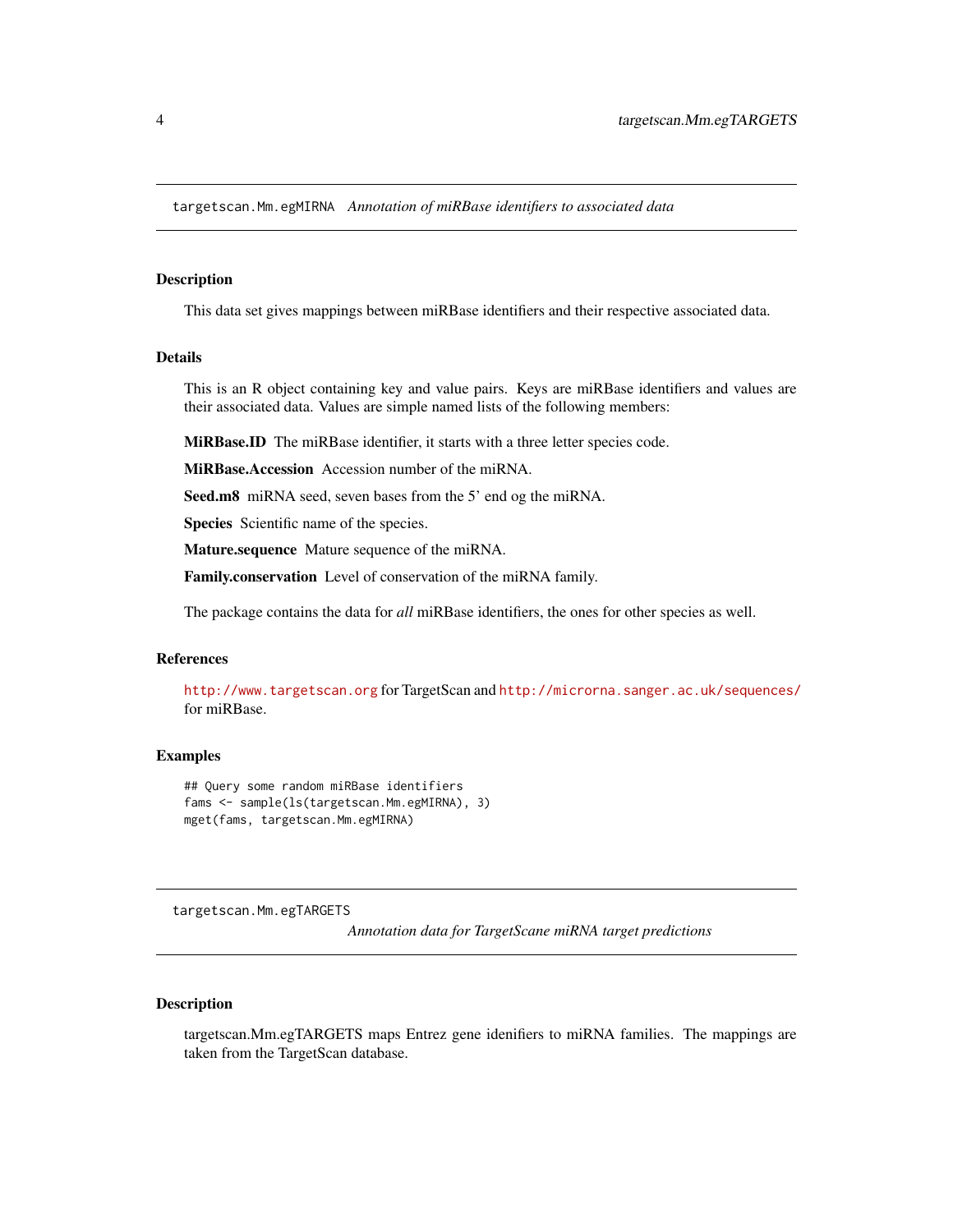# <span id="page-4-1"></span>Details

TargetScan predicts biological targets of miRNAs by searching for a presence of conserved 8mer and 7mer sites that match the seed region of each miRNA.

There are currently two annotation packages for TargetScan, one for human and another one for mouse. These correspond to the TargetScanHuman and the TargetScanMouse databases, see the TargetScan website for details.

targetscan.Mm.egTARGETS is an R object containing key and value pairs. Keys are Entrez gene identifiers and values are miRNA families. Values are vectors of various lengths, as some genes as predicted to be potentially regulated by many miRNA families. Note that a given miRNA family can come up many times in the value vector, if the miRNA seed matches the UTR of gene at multiple positions.

# References

<http://www.targetscan.org> for TargetScan and <http://www.mirbase.org/> for miRBase.

#### See Also

[targetscan.Mm.egTARGETSFULL](#page-4-0) for more information about the miRNA targets. The miRBase database is also provided as a custom annotation package in Bioconductor: mirbase.db.

#### Examples

```
## Get the miRNA families that regulate these genes
genes <- sample(ls(targetscan.Mm.egTARGETS), 3)
mget( genes, targetscan.Mm.egTARGETS )
## Get all targets of a given miRNA family
```
mget("miR-10abc/10a-5p", revmap(targetscan.Mm.egTARGETS))

<span id="page-4-0"></span>targetscan.Mm.egTARGETSFULL

*Annotation data for TargetScane miRNA target predictions*

#### Description

targetscan.Mm.egTARGETSFULL maps Entrez gene idenifiers to miRNA families. The mappings are taken from the TargetScan database.

#### Details

TargetScan predicts biological targets of miRNAs by searching for a presence of conserved 8mer and 7mer sites that match the seed region of each miRNA.

There are currently two annotation packages for TargetScan, one for human and another one for mouse. These correspond to the TargetScanHuman and the TargetScanMouse databases, see the TargetScan website for details.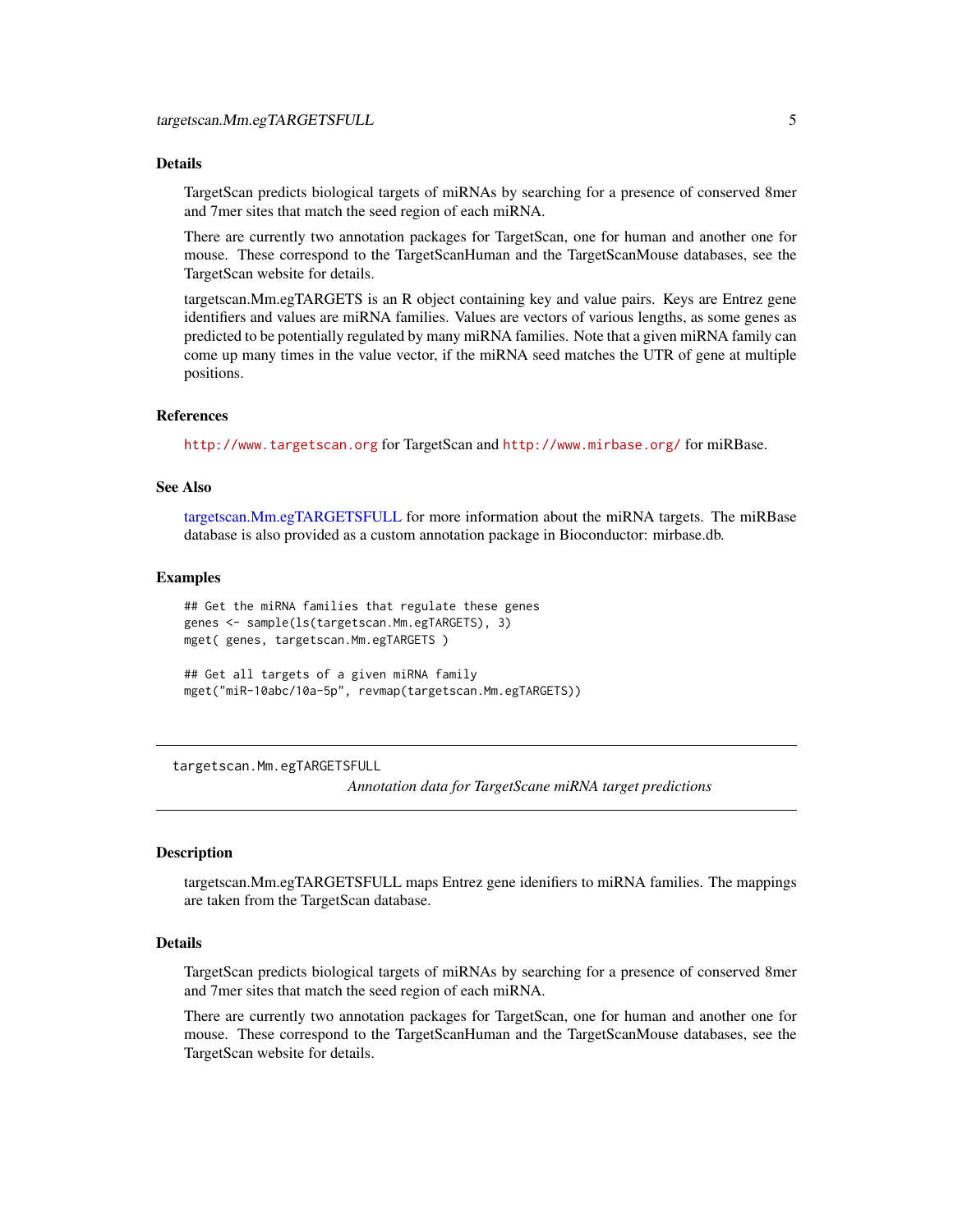<span id="page-5-0"></span>targetscan.Mm.egTARGETSFULL is an R object containing key and value pairs. Keys are Entrez gene identifiers and values are lists, each list member corresponds to a predicted targeting miRNA family. Each list member is itself a list with the following members:

miR.Family Name of the miRNA family.

UTR.start Start position on UTR.

UTR.end End position on UTR.

MSA.start Start of multiple sequence alignment, with gaps.

MSA.end End of multiple sequence alignment.

- Seed.match Type of the matching. Possible values are '8mer', which means that all eight bases match, 'm8', which means an exact match to positions 2-8 of the mature miRNA, and '1A', which means that positions 2-7 of the mature miRnA match, followed by an 'A'.
- PCT The probability of conserved targeting, see Friedman et al. in the references section below for details.

# References

Friedman RC, Farh KK, Burge CB, Bartel DP.: Most mammalian mRNAs are conserved targets of microRNAs. Genome Res. 2009 Jan;19(1):92-105

<http://www.targetscan.org> for TargetScan and <http://www.mirbase.org/> for miRBase.

#### See Also

The miRBase database is also provided as a custom annotation package in Bioconductor: mirbase.db.

## **Examples**

```
## Get the miRNA families that regulate these genes
genes <- sample(ls(targetscan.Mm.egTARGETSFULL), 3)
mget(genes, targetscan.Mm.egTARGETSFULL)
```
targetscan.Mm.eg\_dbconn

*Collect information about the package annotation DB*

# Description

Some convenience functions for getting a connection object to (or collecting information about) the package annotation DB.

#### Usage

```
targetscan.Mm.eg_dbconn()
targetscan.Mm.eg_dbfile()
targetscan.Mm.eg_dbschema(file="", show.indices=FALSE)
targetscan.Mm.eg_dbInfo()
```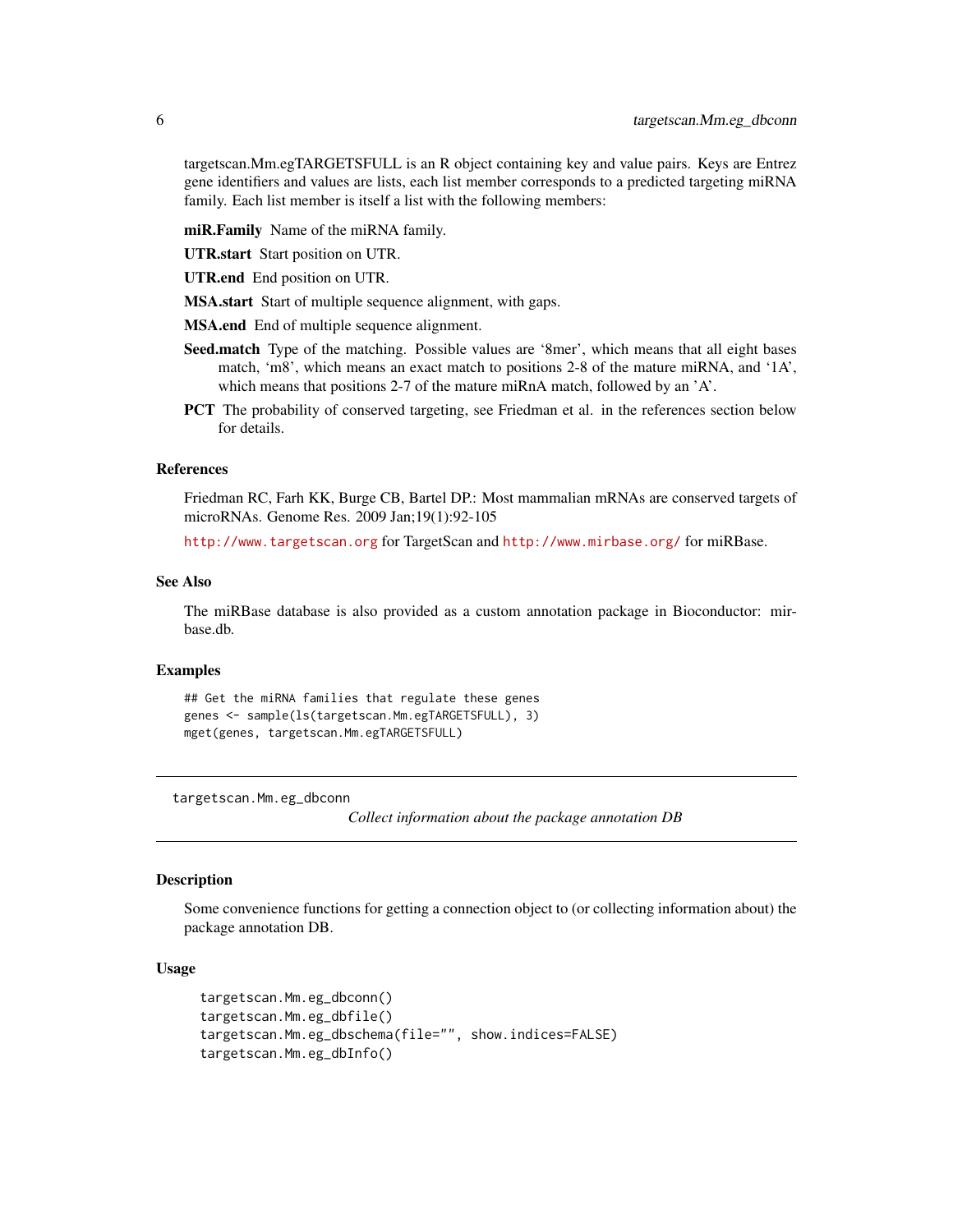#### <span id="page-6-0"></span>**Arguments**

| file         | A connection, or a character string naming the file to print to (see the file<br>argument of the cat function for the details). |
|--------------|---------------------------------------------------------------------------------------------------------------------------------|
| show.indices | The CREATE INDEX statements are not shown by default. Use show, indices=TRUE<br>to get them.                                    |

#### Details

targetscan.Mm.eg\_dbconn returns a connection object to the package annotation DB. IMPORTANT: Don't call [dbDisconnect](#page-0-0) on the connection object returned by targetscan.Mm.eg\_dbconn or you will break all the [AnnDbObj](#page-0-0) objects defined in this package!

targetscan.Mm.eg\_dbfile returns the path (character string) to the package annotation DB (this is an SQLite file).

targetscan.Mm.eg\_dbschema prints the schema definition of the package annotation DB.

targetscan.Mm.eg\_dbInfo prints other information about the package annotation DB.

#### Value

targetscan.Mm.eg\_dbconn: a DBIConnection object representing an open connection to the package annotation DB.

targetscan.Mm.eg\_dbfile: a character string with the path to the package annotation DB.

targetscan.Mm.eg\_dbschema: none (invisible NULL).

targetscan.Mm.eg\_dbInfo: none (invisible NULL).

# See Also

[dbGetQuery](#page-0-0), [dbConnect](#page-0-0), [dbconn](#page-0-0), [dbfile](#page-0-0), [dbschema](#page-0-0), [dbInfo](#page-0-0)

#### Examples

```
## Count the number of rows in the "mirna_family" table:
dbGetQuery(targetscan.Mm.eg_dbconn(), "SELECT COUNT(*) FROM mirna_family")
## The connection object returned by targetscan.Mm.eg_dbconn() was
## created with:
```
dbConnect(SQLite(), dbname=targetscan.Mm.eg\_dbfile(), cache\_size=64000, synchronous=0)

```
targetscan.Mm.eg_dbschema()
```

```
targetscan.Mm.eg_dbInfo()
```